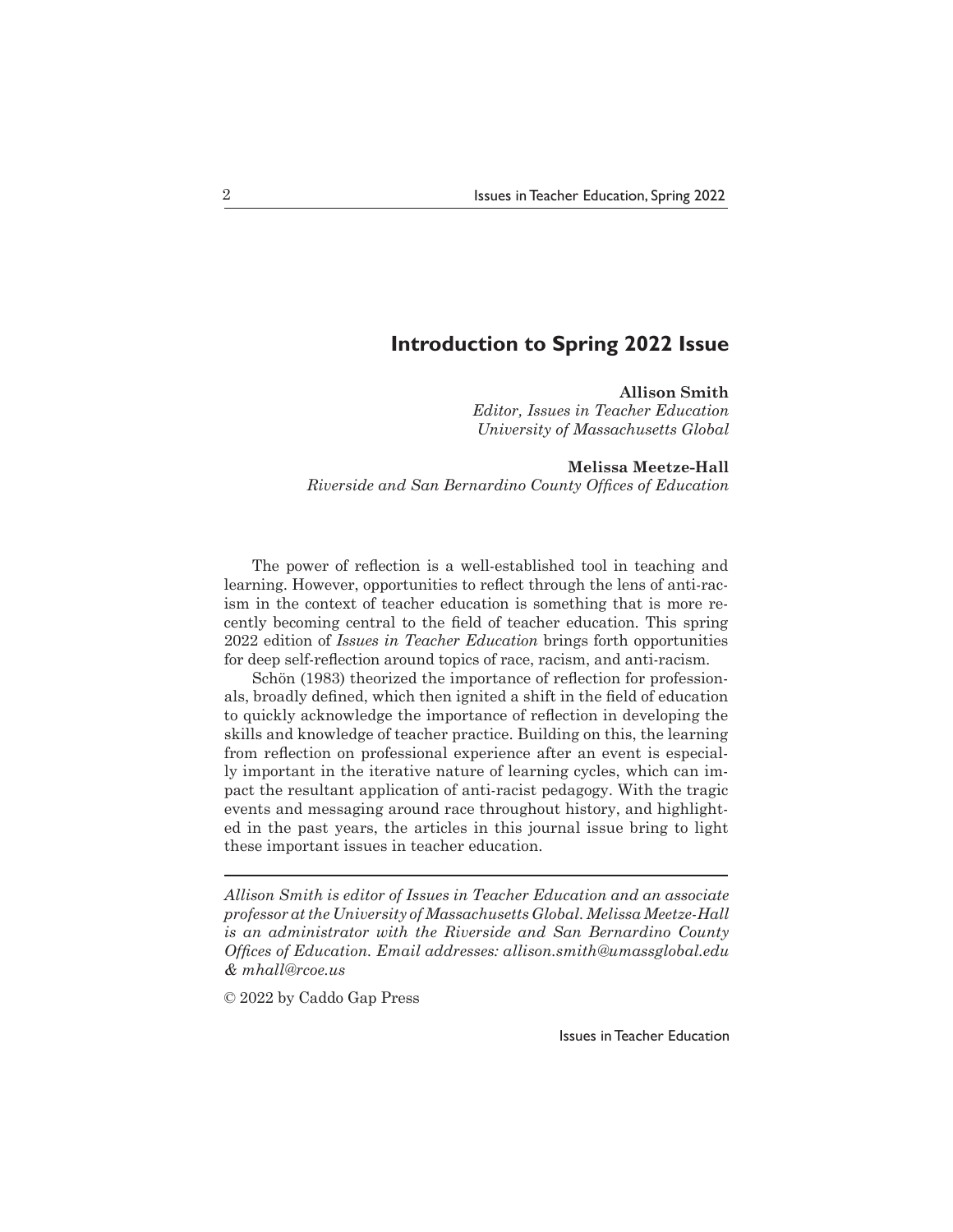As you read the articles, keep humanization at the forefront, in terms of the researchers and you as the reader. As Creswell (2013) states, "We always bring certain beliefs and philosophical assumptions to our research" (p. 15). This is true of the models we bring to our practice and how we engage in our work within the teacher preparation community. We define the teacher preparation community as the continuum of learning to teach. This continuum includes both pre-service and in-service practices; it also necessitates a strong connection between those who work in both pre-service and in-service. We feel that progress in teacher preparation necessitates collaboration.

 Most recently, our collaborative work across the educator preparation community has focused on sharing the experiences and importance of bridging anti-racism pedagogy across teacher pre-service and in-service programs. In this collaborative work between a large teacher preparation program and a large teacher induction program, we have explored the problem of practice of creating a continuum of development, which bridges teacher preparation and teacher induction. Through this project, we have explored the initial development of teacher attitudes and skills and the connection between anti-racism pedagogy, practice, and new teacher development in situ.

 It is from this lens, born of our collaborative experiences, that we are eager for readers to engage in further reading, dialogue, and learning. We contend that anti-racism skills and understanding could work against systemic racism in TK-12 schools. We also acknowledge that skills must be practiced. But of course, the work of identifying the problem is just the beginning. The range of articles in this issue are presented to build upon this crucial skill of reflective practice.

 Calli Lewis Chiu, Donna Sayman, Mandy E. Lusk, Benekia Kressler, and Debra Cote, in their article *"*Does This Mean I am Racist, Distrust, or Dislike People of Color?" present the structure and outcomes from a qualitative study which included both pre-service and in-service educators. The study focused on implicit bias among pre-service and practicing special educators teaching children in special education who represent intersectional identities, such as race, gender, ethnicity, and ability. In the study, the implicit bias results from 68 educators reminds us of the overrepresentation of Black students in special education, which provides suggestions of racism and ableism in schools (Love & Beneke, 2021). Chiu and her co-authors define these culturally responsive educators as analytical and self-aware of their own biases. However, they also contend that in order to break the cycle of unfair educational practices, teacher preparation programs must support the development of pre-service and practicing teachers to be-

Volume 31, Number 1, Spring 2022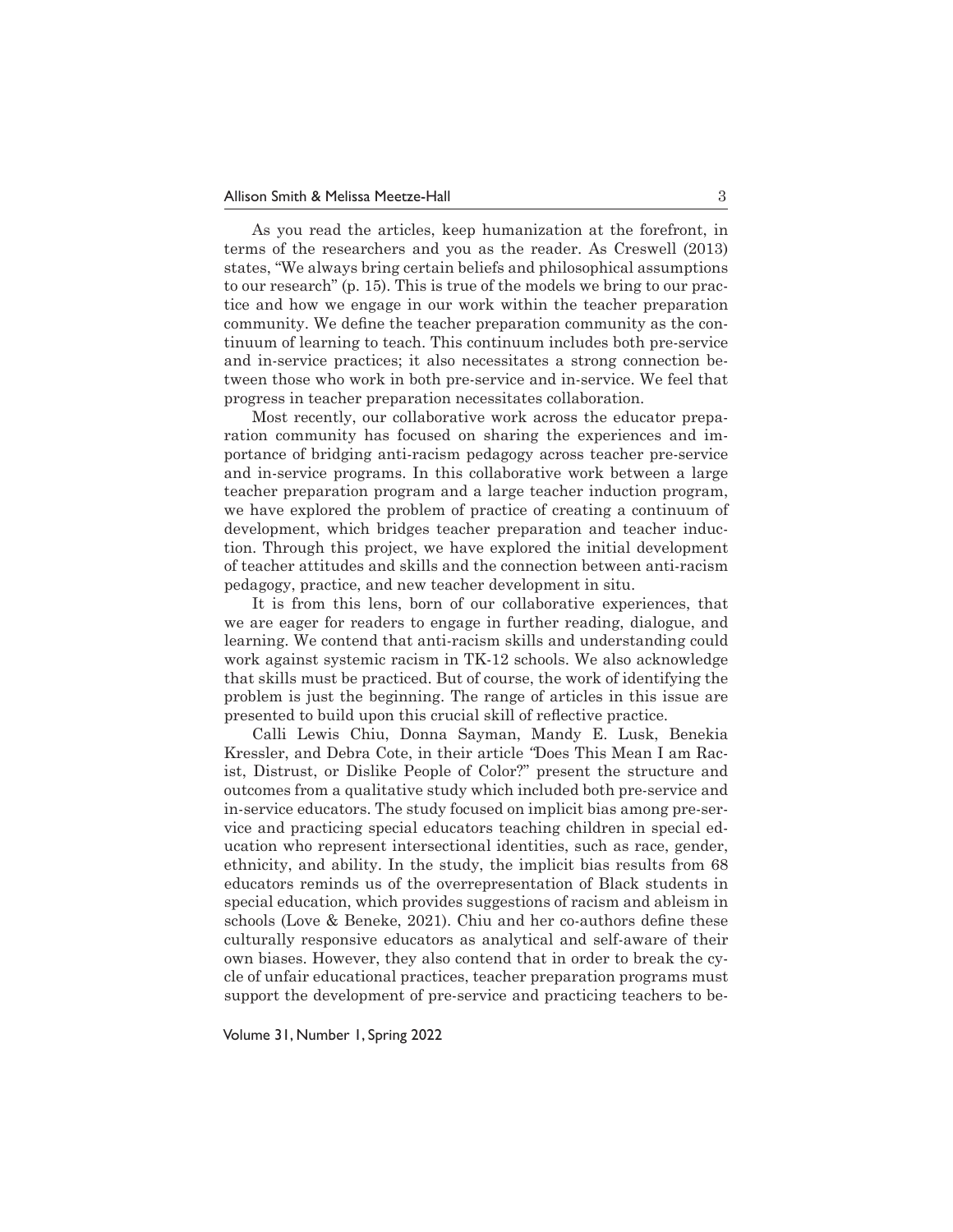come culturally competent teachers (Kondor et al., 2019). The authors further suggest that a crucial initial step toward becoming culturally competent is self-reflection regarding one's own biases.

 Kimberly Vachon, in her article "The Racialization of Self and Others: An Exploration of Criticality in Pre-Service Teacher Self-Reflection," presents a qualitative case study from a teacher preparation program to explore how pre-service teachers discussed racial positionality in relation to teaching for social justice. Using narrative analysis, the research is inclusive of 24 multiple subject preservice teachers who plan to teach elementary school. This article brings forth the important reminder of criticality in reflection. Specifically in this research, teacher education can be seen as a mediator for individual and systemic positionality. Vachon contends that teacher education can reshape cultural schemas and provide access to resources that reject the racial hierarchy. For proponents of self-reflection, it is affirming to learn that teachers in the study discussed the lifelong process of critical reflection.

 In the review of *The Price of Nice: How Good Intentions Maintain Educational Inequity (2019),* Ann Jenkin LaVanway examines the deep divide which niceness creates within education, including K-12 schooling and higher education. The book itself includes fifteen excerpts from anthropological research and in her review LaVanway uses this same organization to provide structure for understanding and reflection. La-Vanway weaves Bourdieu's (1977) symbolic capital with the work of other seminal researchers in support of more deeply understanding the divide which Niceness creates. By unpacking additional studies, the reviewer provides further references and resources to reflect upon.

 In closing, through reflection, we are led to the question: are schools complex organizations? Absolutely. We must therefore pursue change and improvement through systemic change. As we continue our collaborative work aiming to bridge anti-racism pedagogy across the learning-to-teach continuum, we hope you will wade into the reading and the work with us. Understanding racism and its roots, questioning our own privilege and biases, and slowly dismantling those systems and beliefs internally and in our schools is a lifelong process. We look forward to ongoing critical reflection, dialogue, and supportive actions to create schools which are places for all students to be empowered.

 A special thank you to the reviewers who took the time to give back to the field of teacher education by providing excellent feedback on these manuscripts. The role of the reviewer is critical to the progression of thoughts, ideas, and research within the field to improve education. As you read through this issue, please consider signing up with *Issues in Teacher Education* as a reviewer.

Issues in Teacher Education